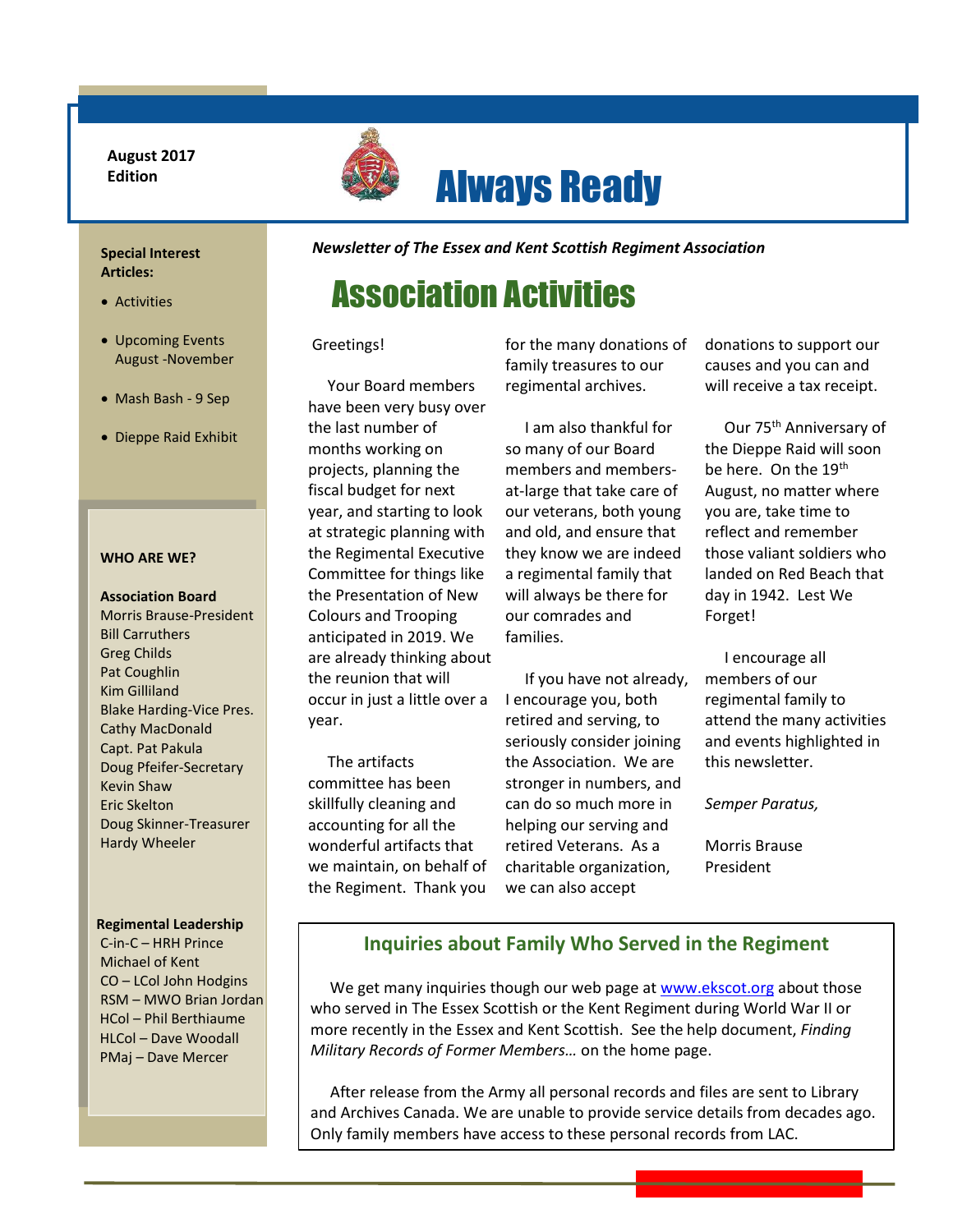# **Always Ready Page 2 of**

Join Us…



Dieppe Memorial Services on 19 August

To commemorate the 75th anniversary of the Dieppe Raid and especially members of The Essex Scottish who participated in the 1942 Raid on Dieppe join us at the Dieppe Memorial in Dieppe Gardens, Windsor at 1:00 pm on Saturday, 19 August. Serving members of the Regiment and the Pipes and Drums will be in attendance. Everyone is welcome.

 Concurrently, at 1:00 pm (local time) on 19 August members of the Regimental family and citizens of Dieppe, France will gather at our Dieppe Memorial on Red Beach as part of the town's 75<sup>th</sup> anniversary of the raid. SEMPER PARATUS

Dieppe Gardens, Windsor



*HLCol Dave Woodall inspects the Regiment during the 2016 Reunion weekend.*

# Change of Honorary LCol on 14 October

Since 25 February 2013, Mr. David Woodall has been our Honorary Lieutenant-Colonel and has now reached the end of his term. Before that HLCol Woodall was a leader in the planning, manufacture and installation of the Dieppe Memorials in France in 2006 and in Windsor in 2010. He was Officer Commanding Delta Company, the civilian component of the Regimental Family from 2011 to 2014

 Mark your calendars to attend the change of HLCol appointment parade for Saturday, 14 October to say thank you for a job well done. The name of our new HLCol has not yet been announced by the Minister of National Defence.

## Trot with the Troops returns to Windsor on 15 October

Plan to attend Trot with the Troops on Sunday, 15 October presented by Delta Company for a 5- or 10-km walk/run/bike or blade from the Tilston Armoury through Mic Mac and Malden Parks in Windsor. Registration at 8:30 am with the 'Trot' beginning at 10:00 am for the entire regimental family including serving members, retired, family and friends. Many serving soldiers will be doing the 13-km Battle Fitness Test. Food and refreshments afterwards. Children's activities are part of the fun. There is no entry fee or event timing – donations gratefully accepted.

## Field of Valour Dinner on 4 November

Association members and local veterans are invited to join the Regiment at the 2017 Field of Valour Dinner at the Old Chatham Armoury on Saturday, 4 November when the "Regiment wraps itself in its Colours". This year the history theme is the World War I battle on Hill 70. Cost is \$50 with reservations required. After Labour Day contact Greg Childs at 519-472-1088 for more information and reservations.



### Remembrance Day Parade in Amherstburg

For many years on Remembrance Day the Regiment only paraded in Windsor and/or Chatham. In recent years, the Regiment has extended its community outreach by parading in other communities, for example in Essex in 2015.

Join the Regiment this year on 11 November in Amherstburg. Past serving members and Association members are invited to **march on parade** in "blues and grays" or suit with medals. More details to follow.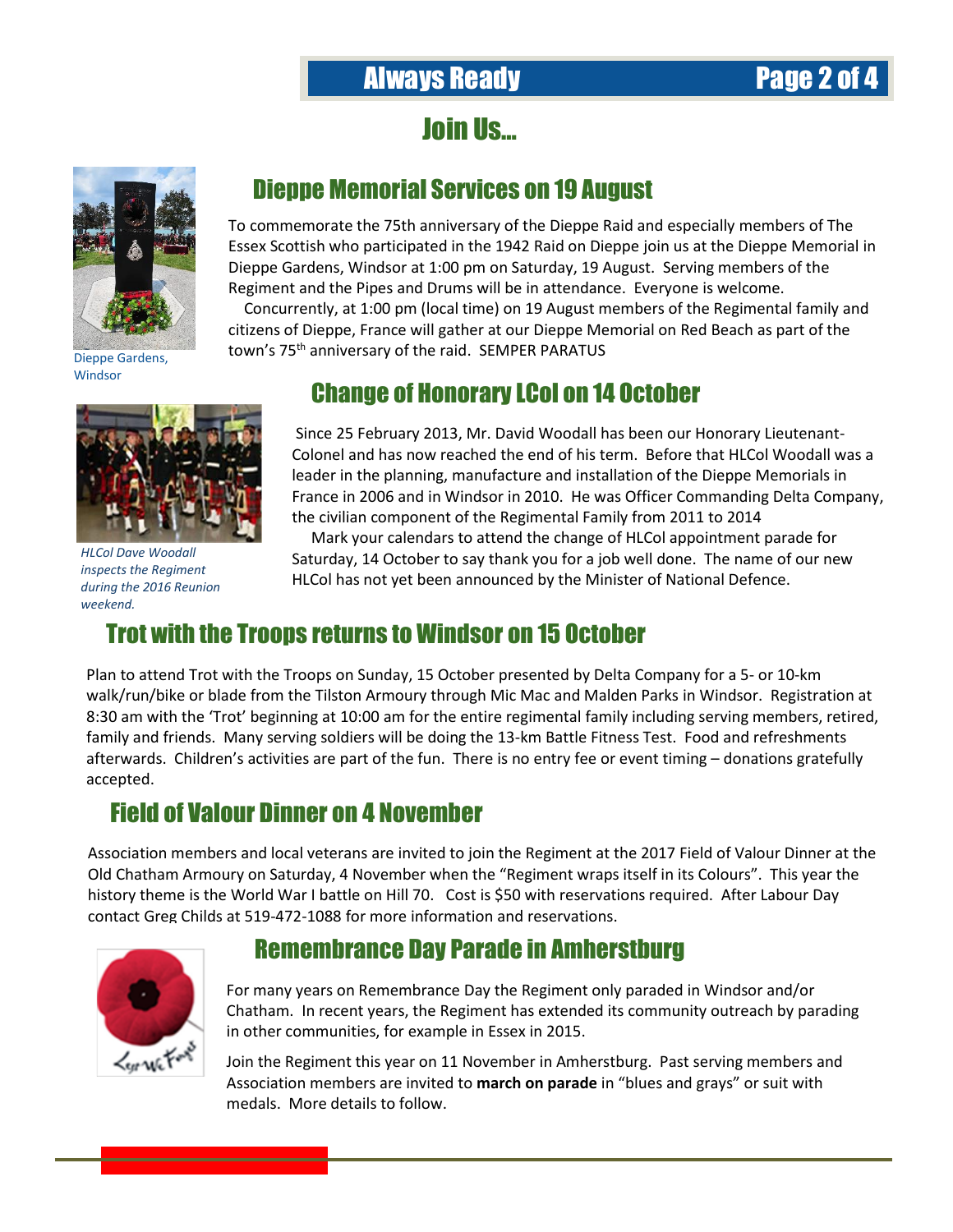# MASH BASH on 9 September at RCL, Branch 594



# Veteran Voices of Canada – Flags of Remembrance

Since 2005, Veteran Voices of Canada (VVC) has recorded, through visual documentation, the experiences of Canadian veterans including many from The Essex Scottish, The Kent Regiment and The Essex and Kent Scottish. As part of *CANADA 150*, VVC is presenting its 4th Annual Cross-Canada Flags of Remembrance tribute from 7 October to 12 November at 16 sites including at Assumption Park, Windsor. Your Association is sponsoring one of 128 flags and plaques in tribute to *Veterans of The Essex and Kent Scottish*.

If interested in sponsoring a flag and plaque for a veteran – past or present - at \$200 contact the Windsor Coordinator, Terri Davis-Fitzpatrick at 519-945-2867 or [tdfvetvoice@gmail.com.](mailto:tdfvetvoice@gmail.com) Proceeds support the important work of Veterans Voices of Canada and in Windsor - a charity supported by the North Wall Riders Association. \*\*\*\*\*Deadline for purchase is 19 August\*\*\*\*\*